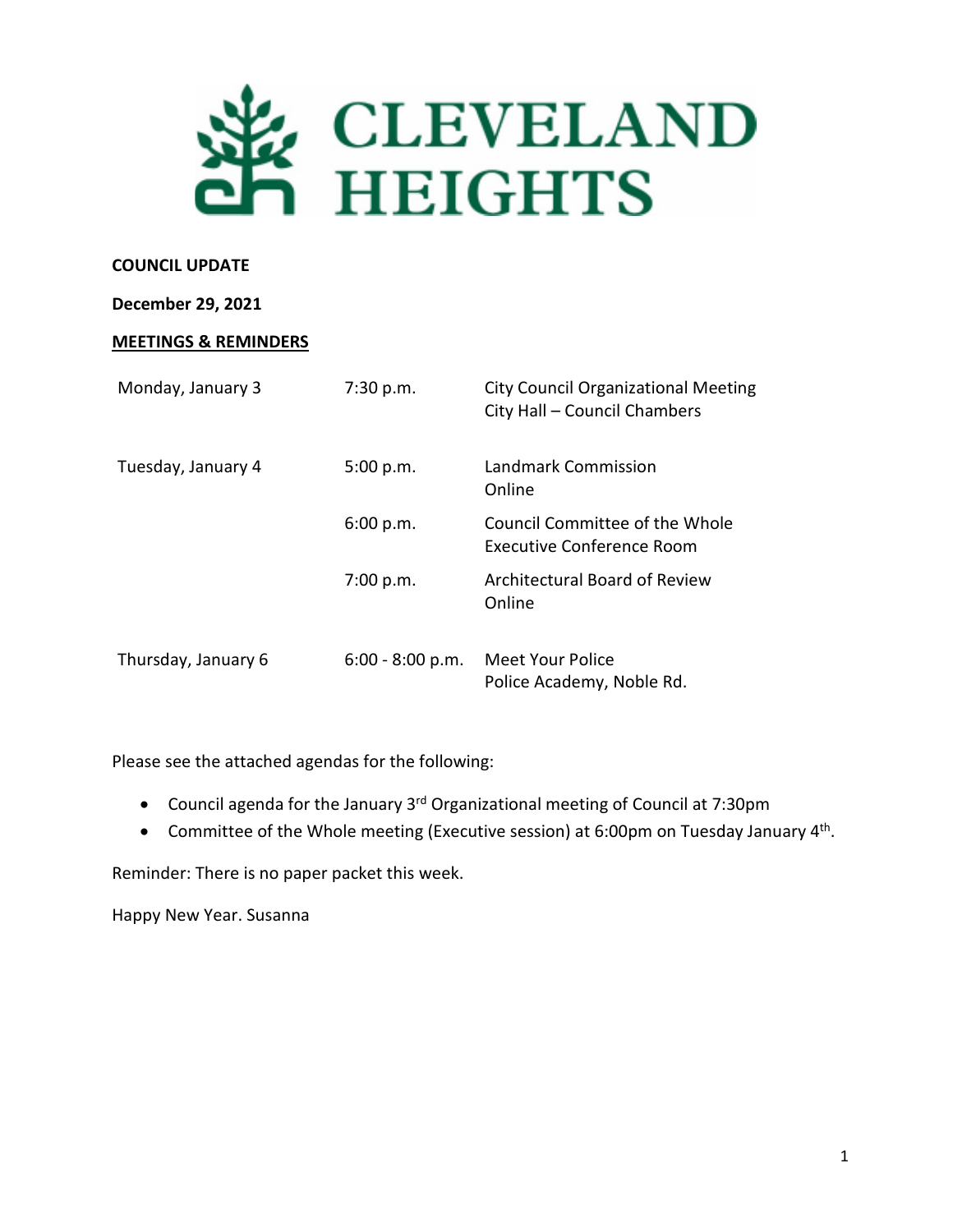

#### **AGENDA (tentative) – CLEVELAND HEIGHTS CITY COUNCIL MEETING COUNCIL CHAMBERS**

 **Regular Meeting 40 Severance Circle 7:30 p.m. Cleveland Heights, Ohio** 

**Monday, January 3, 2022 Cleveland Heights City Hall**

- **1) Meeting called to order by Clerk of Council**
- **2) Clerk reports results of November 2, 2021 election at which Kahlil Seren was elected as Mayor and Davida Russell, Craig Cobb, Anthony Cuda, Anthony Mattox Jr., and Josephine Moore were elected as Council Members**
- **3) Oaths of Office administered to newly-elected Council Members**
- **4) Roll Call of Council Members**
- **5) Excuse absent members**
- **6) Selection of President pro tempore (see Section 111.09 of Codified Ordinances)**
- **7) President pro tem will request nominations for Office of President of Council (no seconds required)**
- **8) President pro tem will close the floor after all nominations made (motion and second required)**
- **9) Roll Call on election of President of Council** 
	- **Note: If there is more than one nomination for this office, Council Member will report their choice for that office when called upon. If there is only one nomination, Council Members will report "aye" or "nay" in their usual vote form.**
- **10) Oath of Office Administered to Council President**
- **11) Council President presides and requests nominations for the Office of Vice President of Council**
- **12) Council President will close the floor after all nominations made (motion and second required)**
- **13) Roll Call on election of Vice President of Council**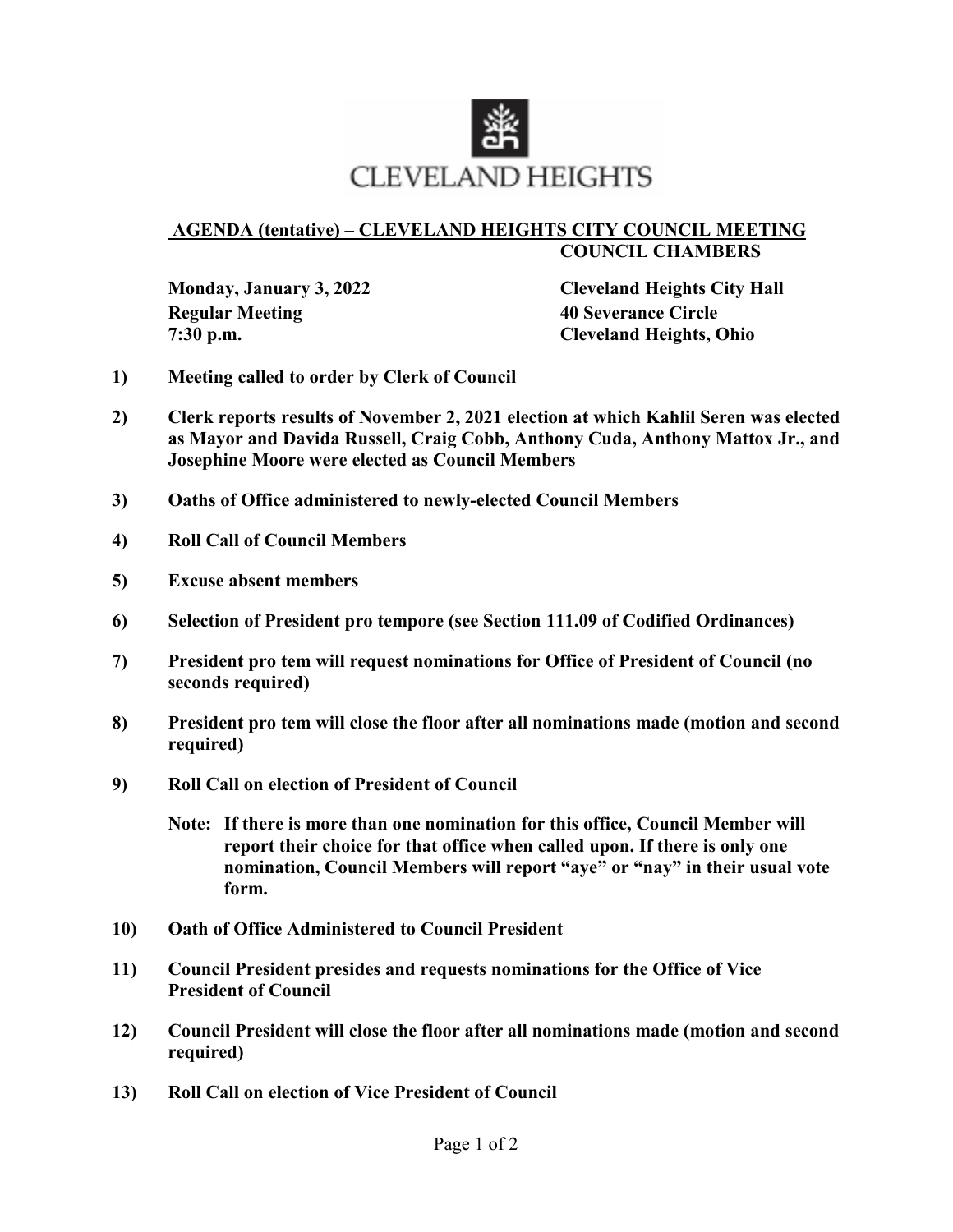- **Note: If there is more than one nomination for this office, Council Member will report their choice for that office when called upon. If there is only one nomination, Council Members will report "aye" or "nay" in their usual vote form.**
- **14) Oath of Office administered to Vice President of Council**
- **15) President of Council announces Committee memberships for each standing Committee of Council**
- **16) Other business related to Council Organization**
- **17) Approval of the minutes of the special Council meeting held Monday, November 29, 2021**
- **18) Council Member comments**

## **NEXT MEETING OF COUNCIL: MONDAY, JANUARY 10, 2022**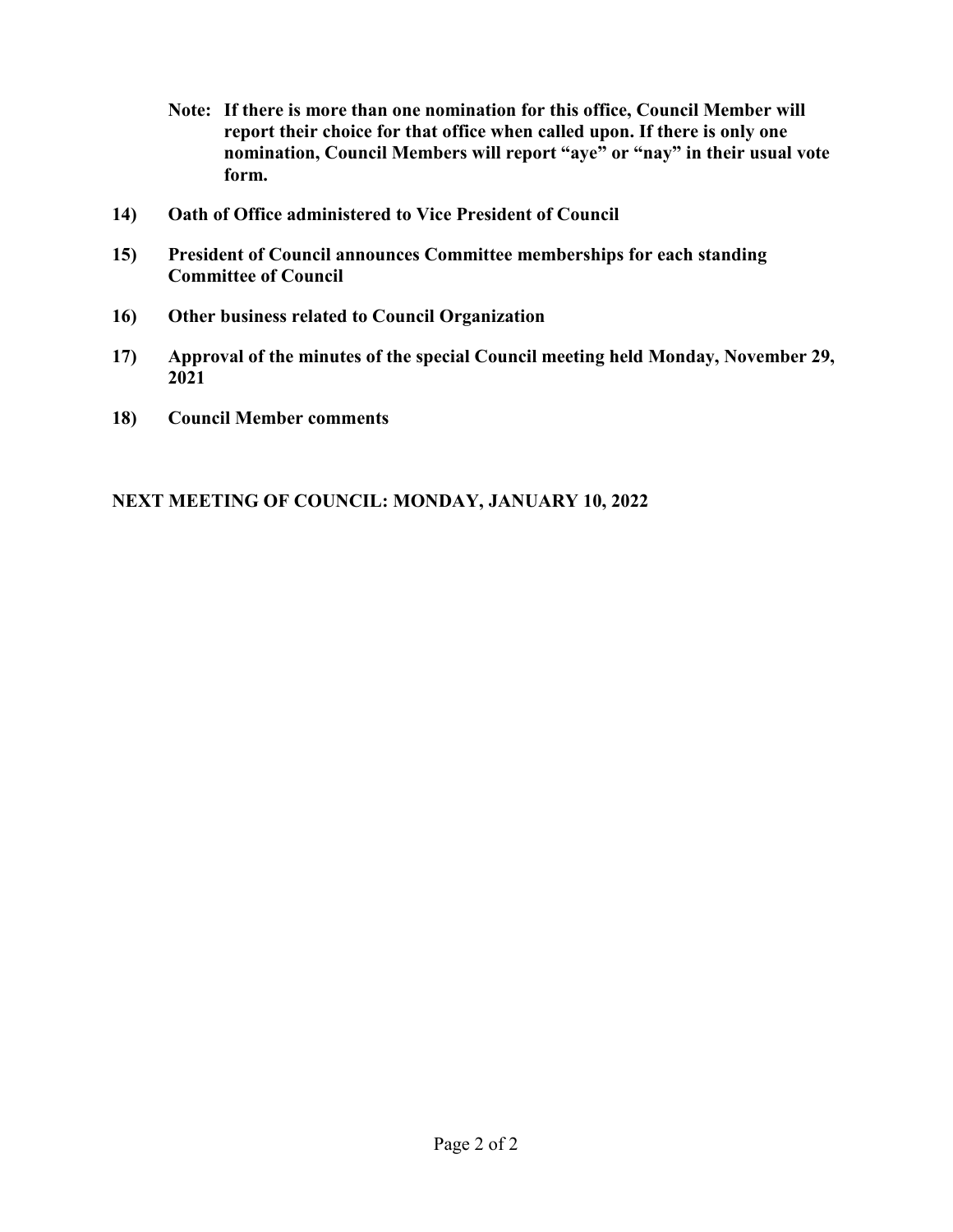

# **Committee of the Whole**

**January 4, 2022 6:00 p.m. Agenda** 

- 1. Executive Session
	- *a. To consider the appointment of a public official*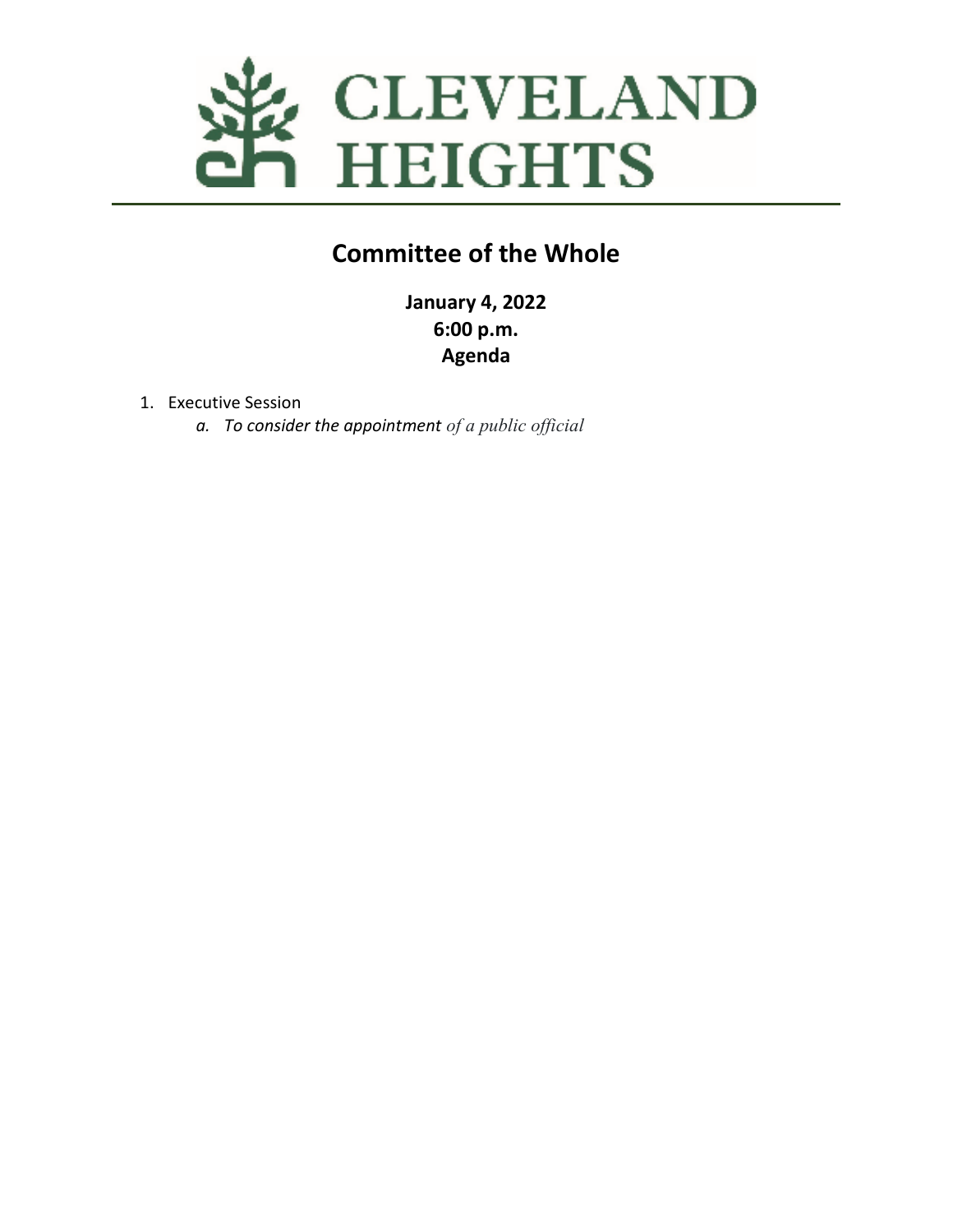

### **Monday, November 29, 2021 Minutes**

## **SPECIAL CITY COUNCIL MEETING**

 $7:08 - 7:25$  p.m.

Vice President Seren presiding

Roll Call: Present: Seren, Ungar, Hart, Cobb, Moore Absent: Stein, Russell

Staff present: Hanna, Himmelein, Niermann O'Neil

## **Personal communications from citizens**

John Fleshin from the Cedarbrook area received a note from Robert Brown about adding benches and a few tables to the area. Mr. Brown also mentioned that the squeaky wheel gets the grease. Mr. Fleshin is not sure he's been "squeaky" enough. He is here tonight to ask Council to slow down and to save as much green space as they can. He said the sunset can no longer be seen at 4:15pm due to the current parking garage located there and he cannot imagine what it will be like once the proposed buildings are constructed on the site. He brought some photographs of the trees in the area and the sunset. He provided the photographs to the Clerk of Council who distributed them to Council. He asked Council to please think carefully about this project. He said he looked through the exhibits provided with the legislation and finds them confusing. Also, he still does not see any numbers for this project. If the City is going to build close to his house, he would appreciate them telling him now. He thanked Council for listening to him and wished everyone a Happy Holiday.

Catherine Osborn lives near the Cedar Lee Meadowbrook site and is here tonight to voice her support for the project. She loves having so many restaurants and shops within walking distance from her home and is looking forward to additional amenities as well as diversity in housing options so that more residents can enjoy the area. She believes this project will enhance what Cedar Lee already is, which is a great place to live and visit. In her experience, the surface parking lot is never full and the parking garage is underutilized. She believes the parking consultant's findings should calm the fears of those who are worried about the parking situation. She is excited to welcome new residents and businesses to this area. She hopes Council continues to work towards an agreement and make this project a reality.